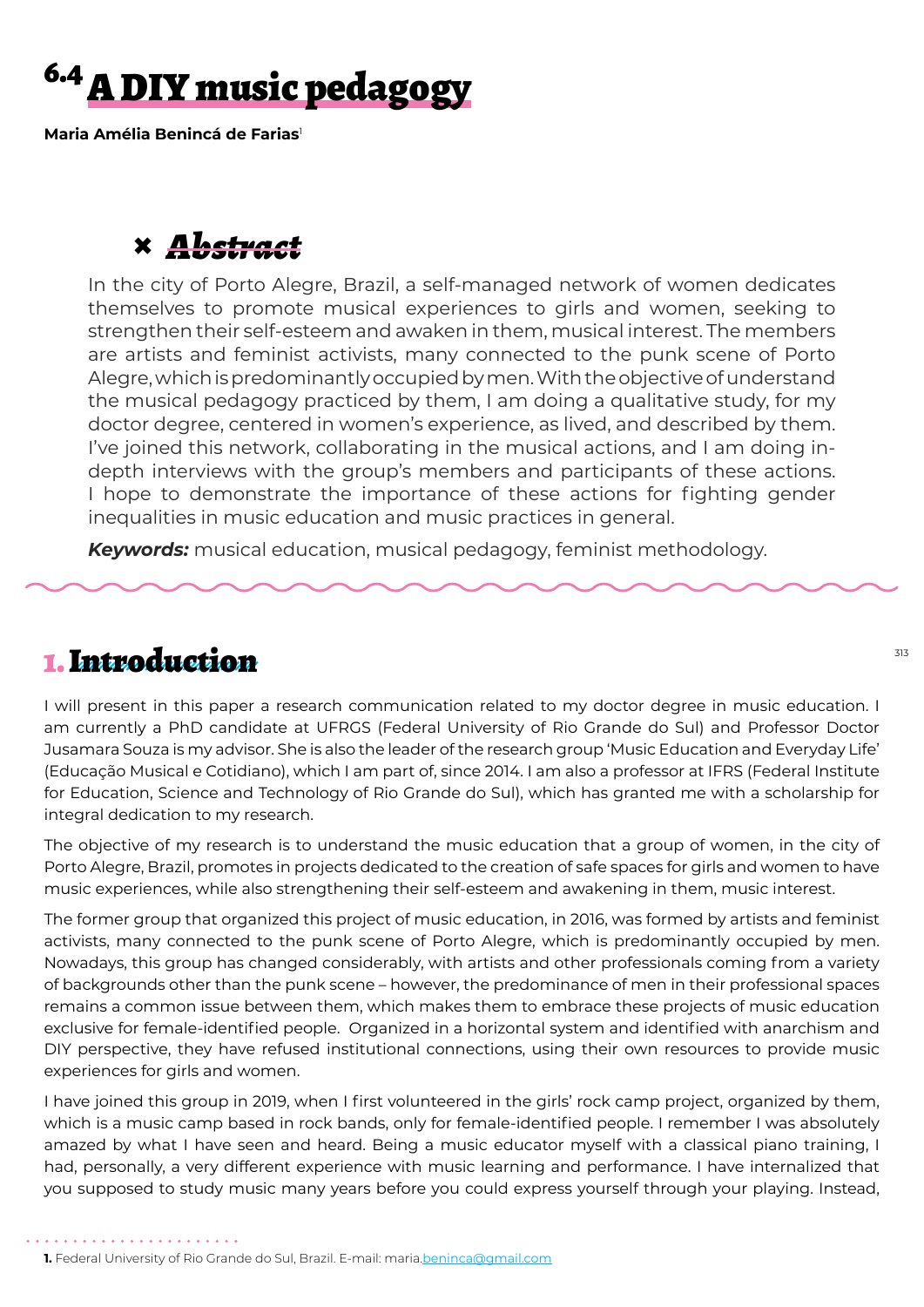in the girls' rock camp I have worked, I have seen those women, who are musicians, producers, and artists, embracing the girls with an enthusiastic support, motivating them to express themselves by any possible music means. As the result of the combination of these experienced musicians with this inclusive approach and openness to any music expression, I have heard amazing music made by beginners, music that they could really be proud of – and the women that were teaching them were making sure that they knew that.

I was starting my doctor degree in music education by the same time, and I decided to talk with the women who had started that movement in Porto Alegre. In this process, I have come to know that the girls' rock camps were part of a bigger, worldwide movement, so I started to search other works about it, to learn more about its history and development.

## 2. The Girls Rock Camp – A Worldwide Movement

The Girls Rock Camp had its first edition in 2001, in Portland, a city in the USA. The idea of a music camp based in rock music only for girls was articulated by Misty McElroy, as her final undergraduate project. McElroy decided to do it because, being 26 at that time and having begun as roadie by the age of 18, she was tired of having to be so defensive all the time, by being almost always the only woman in the crew. In her own words: "When you're a woman in rock, you have so much more to prove," she explains. "In every context I was in, it was assumed that I didn't know what I was doing, whether it was engineering, a tech situation, loading, whatever. I was always talked down to." (McElroy in interview for Dunn, 2002: n/p).

Willing to change this situation, McElroy took this undergraduate requirement as an opportunity to make a Rock Camp only for girls, where she could "provide an opportunity for as many girls as possible to possess something that she never had as a child: a sense of entitlement to her own voice and place in the world" (Origins, n/d.).

Since its first edition, the camp turned out greater than McElroy could expected. As she explains: "After watching it transform the lives of the participants and the instructors, we had to go on" (McElroy in interview for Dunn, 2002: n/p).

314

Today, there are more than a hundred independent camps around the world, all of them connected, since 2007, through an international alliance, where organizers can gather and share their experiences in running these projects in their own communities and help each other's in finding solutions for common problems.

Now, 20 years after its first edition, there are many papers and research about the girls' rock camp, and many of them, relating the camps with the Riot Grrrl movement.

The Riot Grrrl was a "feminist punk movement and female-oriented subculture" that happened in the 1990s and was a "a feminist response to the aggressive, testosterone-fueled hardcore punk scene in DC" (Ali, 2012, p. 144). Ali summarizes the relations points she sees between the camps and the Riot Grrrl movement:

*\*Girls Rock Camp uses the creation and performance of music as a means for campers to assert an unapologetic sense of self, while simultaneously taking part in a strong community of collective female identities. By using active participation for girls as its most valuable educational tool, the camp is able to teach campers to play instruments by using Riot Grrrl values, while incorporating various practices that have come to represent the Riot Grrrl movement as a whole, the camp's methods also consciously point to both why and how dominant cultural discourses of women in rock should be challenged (Ali, 2012, p. 142).*

Here in Brazil, there are also a few research relating the GRC and the Riot Grrrl movement, especially the work of Gellain (2017).

In Porto Alegre, however, even though this may have been the case back in 2016, when the first edition of this girls' rock camp was being prepared, in 2021 the scenario has changed quite a few. None of the collaborators of the research have mentioned the Riot Grrrls movement and most of them seem to have no historical or emotion connections to it. Even rock and punk are no longer an omniscient presence in the music produced in the camp – a situation that, it seems, is happening all over the world, as the international alliance itself has entered in a process of changing its name to contemplate a wider concept of organizations (others than camp), musical practices (others than rock) and gender (others than girls). However, its heritage regarding its pedagogical and music practices remains, even though its origins may not be clear to all participants.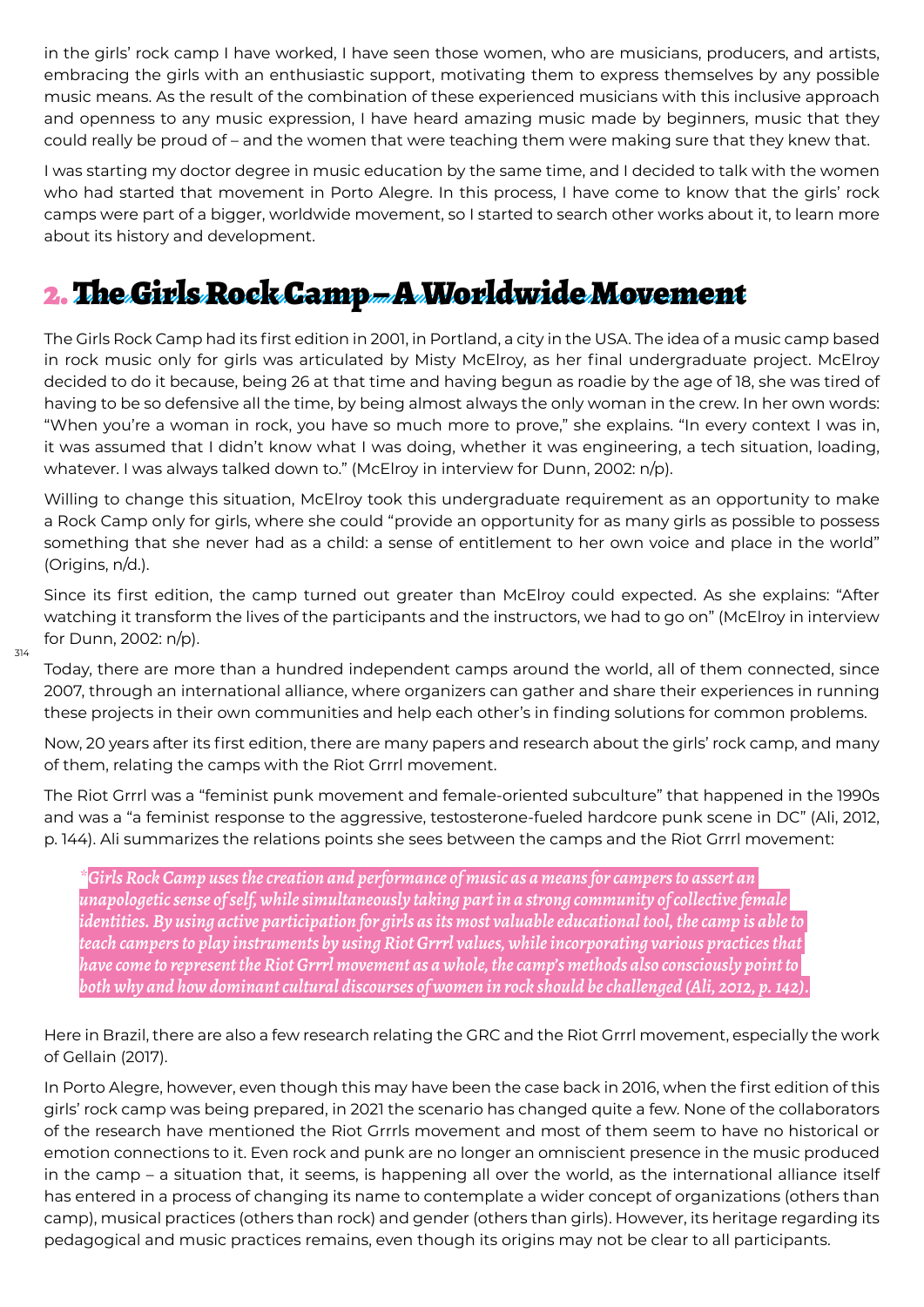# 3. Methodological Approach

To pursue my research objectives of understanding the music education practiced in these projects here in Porto Alegre, I am conducting a qualitative study through a sociological perspective. This perspective underlies a reflexive approach, based in Melucci (2005) and Giddens and Sutton (2017), which argues that, in the late modernity, understood as a "'detraditionalized' context" (Guiddens & Sutton, 2017, p. 64), individuals are "forced to be continually reflective about their own life and identity" (Guiddens & Sutton, 2017, p. 64), due to their isolation within the social structure (Sutton, 2017). In research practice, as "the discoveries of sociological research become part of society's knowledge pool" (Sutton, 2017, p. 64) and interact with the reflexivity of individuals in their decision-making process, the positivist approach to the study of an 'external world' becomes increasingly meaningless, "as the gap between researcher and research subject is eroded" (Sutton, 2017, p.64). Thus, the "concept of reflexivity became fundamental for the creation of social theories and for the methods of sociological research, emphasizing the inevitable connections between the two" (Sutton, 2017, p. 65).

The reflexive approach in the methodology is important because this is research made about women, for women and by a woman. As woman and musician, I can many times relate with what I see and hear in the empiric field. I share, at least partially, a point of view with the collaborators of the research. However, I am also a PhD student, a member of the academy, and, therefore, I am also talking and writing from a different perspective from the women integrating the field. To be aware of our differences and similarities, to make these movements between being both a member and a foreigner in the field, to register, to consider it in the analysis of the data and reflect upon it, it's something made possible by a reflexive posture from the researcher.

The methodological tool chosen for building the data was the in-deep interview, based in the work of Oakley about interviews with women (1981, 2015) and Limerick, Burgess-Limerick and Grace (1996), about the power relations in interviewing.

For Oakley (1981, p. 41), is clear that "in most cases, the goal of finding out about people through interviewing is best achieved when the relationship of interviewer and interviewee is non-hierarchical and when the interviewer is prepared to invest his or her own personal identity in the relationship". The author develops her positioning in a second paper (Oakley, 2015), where she discusses the power relationships in the interview process in dialogue with and Limerick, Burgess-Limerick and Grace (1996). In this paper, the authors argue that the dynamic of power in the interview is nether fixed or asymmetrical, but, instead, it shifts "according to the phase of the interview process and the unique research relationship established between researcher and participant" (Limerick et *al.*, 1996, p. 458). In this scenario, the interviewee is "reconceptualized as an active participant in the production of knowledge in the research process" (Grace, 1996, p. 458).

315

Based in these authors, the interviews for this research have turned into rich moments of exchange and construction of knowledge. Oakley (1981, 2015) and Limerick, Burgess-Limerick and Grace (1996) have encouraged me to celebrate – instead of ignoring – and value the relationship I have built with the collaborators of the research while also working with them in the music-pedagogic actions. The result were rich conversations and a great amount of data that, through the analysis, will enable the understanding of the music education practiced in these musical-pedagogic actions made for and by women.

# 4. A brief look on first results

I will now present a brief look over some excerpts of the research. For this communication, I will focus on the pedagogical aspects that have surge from the data so far and that can be connected to a specific line of music education, that is the Community Music.

According to Banffy-Hall and Hill (2017) Community Music "means active group music creation, through which music is developed as an expression of that community and reflects its social context" (Banffy-Hall & Hill, 2017, p. 1). Its origins can be traced up to the pos-war Europe and, in the 1970's, it intertwined with the punk scene in London, where, as Higgins points out, "both punk and community musicians rebelled against the focus on consumerism perpetrated by the self-styled "music industry" (Banffy-Hall & Hill, 2017, p. 50), claiming that music was, mainly, an act of participation.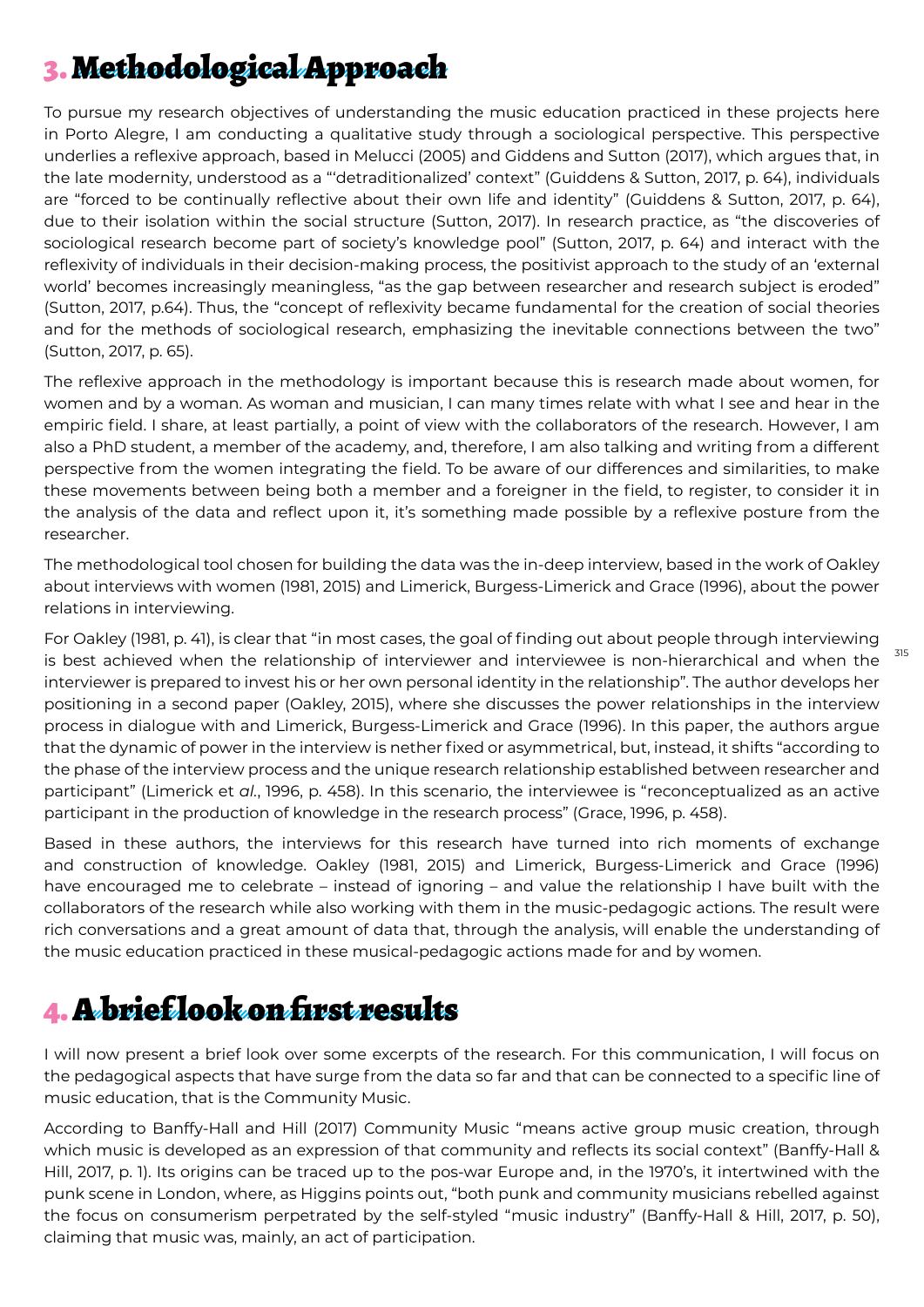20 years later, in the 1990', the act of participation remained as one of the foundations of the Riot Grrrl movement, in which girls were inspired to form their own bands, make their own music, publish their own zines – in other words, to produce their own culture instead of consuming what was being served to them. By doing their culture themselves they could reestablish the control over their self-images, plans, desires, ways of fighting their own fears. And they were not doing that alone, but as a community, that celebrated each other's participations, by attending concerts and festivals where those girls' bands where performing, consuming the music produced by them and exchanging letters and zines across the country.

Inspiring girls and women to make their own music is precisely what remains behind the rock camps for girls (and women) till today. The focus of the camp is not to "teach the girls the correct way of playing" (Campbell, 2017, p. 183), but to show them alternatives forms of producing music. As Campbell points out, "technical skill can often be a mechanism of exclusion from participation in music scenes, and rather than only offer a corrective that merely seeks to repair this skill deficit, [the camp] also seeks to foster alternative means of participation" (Campbell, 2017, p. 183).

The meeting between such pedagogic perspective with children so young, that many still don't have developed the self-censorship, which is usually what imposes to adults a great challenge in learning music, results in fascinating events. Children and this participatory perspective seem to fit together almost perfectly, and this ends up by reflecting very strongly in the adults that follow up this process, as demonstrated by this report from one of the interviewed women:

My bass player (from the band I worked with in the girls' rock camp) was smaller than the bass, she was 8 years old, in the last day of the camp, she had band Aids all over her fingers, because it hurts, right? And then I thought: why am I not playing, you know? (laughing) I am there, thinking the bass (laughing) Actually, they have<br>empowered me, in the end, the whole process,<br>sometimes, I think it is more empowering<br>for the adults than for the children. For them it is... A vacation moment, rea

(Note from interview).

This volunteer, precisely thinking on how adult women seem to need more help regarding their encouragement for expressing themselves through music creation and practice, is currently dedicating herself in create more projects as the girls' rock camp but now for adult women.